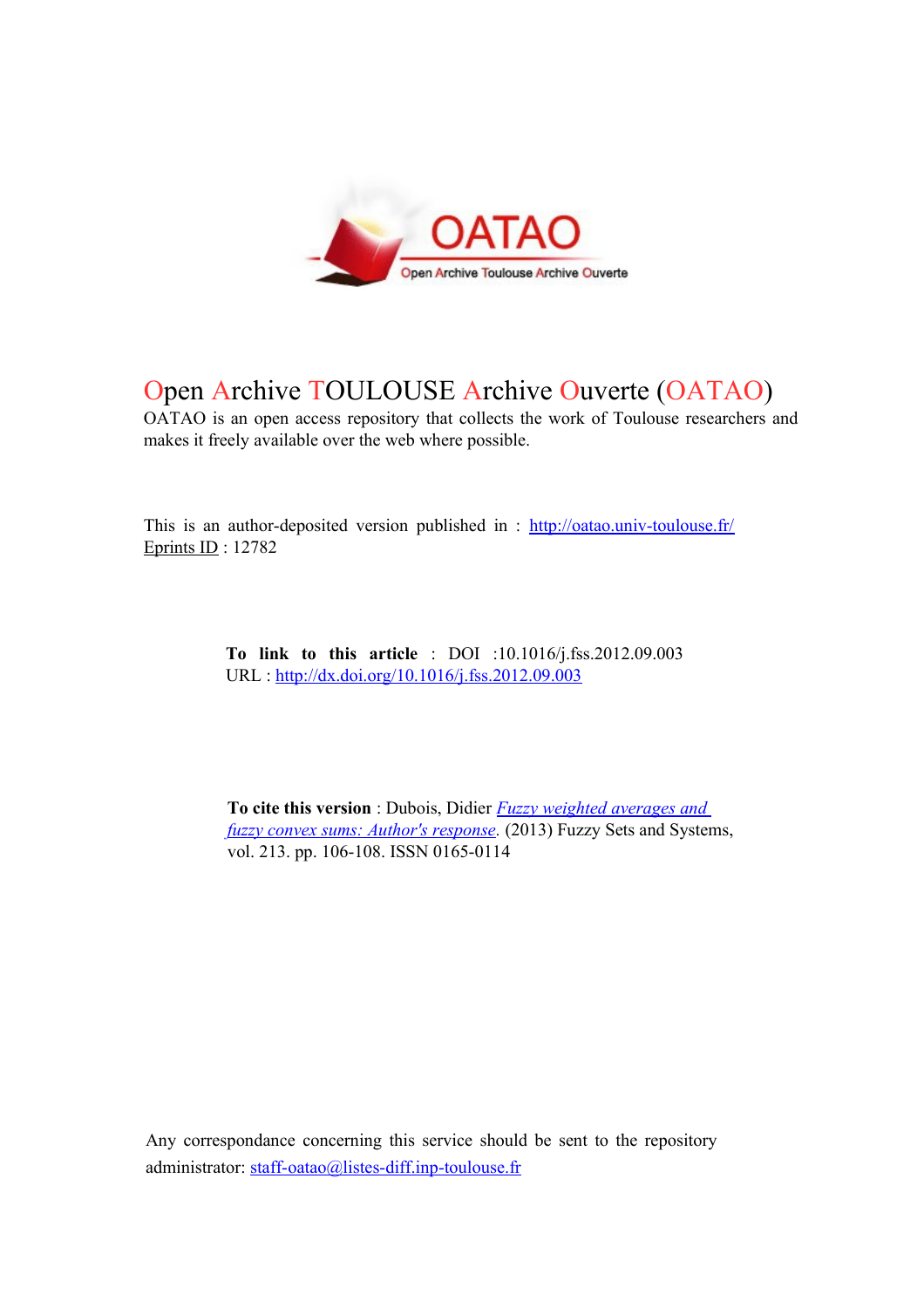## Fuzzy weighted averages and fuzzy convex sums: Author's response

## Didier Dubois

*IRIT, CNRS and Université Paul Sabatier, 118 Route de Narbonne, F-31062 Toulouse Cedex 9, France*

### **Abstract**

We elaborate further on the reasons for the lack of equality between interval weighted averages and interval-based convex sums and highlight its consequences on the cogency of multicriteria decision evaluation procedures based on the use of fuzzy interval weights.

*Keywords:* Interval analysis; Weighted average; Convex sums

In his note, Pavlačka [3] corrects a technical mistake appearing in my position paper [4]. I am grateful for this correction for two reasons:

- The geometrical analysis of constraining ill-known normalized vectors vs. normalizing ill-known weights is very instructive on the difference between the two methods.
- Moreover, this result seems to raise an interesting issue in the use of interval and fuzzy extensions of weighted averages in decision analysis.

From a geometrical point of view, the problem is to study the relative positions of the sets of probability vectors

$$
\mathbf{W} = \left\{ \left( \frac{w_1}{\sum_{i=1}^n w_i}, \dots, \frac{w_n}{\sum_{i=1}^n w_i} \right) : w_i \in [a_i, b_i], i = 1, \dots, n \right\}
$$

and

$$
\mathbf{W}^{N} = \left\{ (p_{1}, ..., p_{n}) : p_{i} \in \left[ \frac{a_{i}}{a_{i} + \sum_{j \neq i} b_{j}}, \frac{b_{i}}{b_{i} + \sum_{j \neq i} a_{j}} \right], i = 1, ..., n, \sum_{i=1}^{n} p_{i} = 1 \right\}.
$$

For  $n = 2$  these sets are equal. Consider the case  $n > 2$  and for simplicity we assume  $a_i > 0$ ,  $\forall i$ . It can be observed that the polyhedra **W** and  $\mathbf{W}^{N}$  both lie in the hyperplane  $\mathbf{H} = \{\vec{p} = (p_1, ..., p_n) : \sum_{i=1}^{n} p_i = 1\}$  of normalized vectors, but no facet of one is parallel to a facet of the other. Let  $P = \{ \vec{p} \in H : p_i \ge 0, i = 1, ..., n \}$  be the positive part of H, that is, the set of probability assignments in **H**.

*E-mail address:* dubois@irit.fr.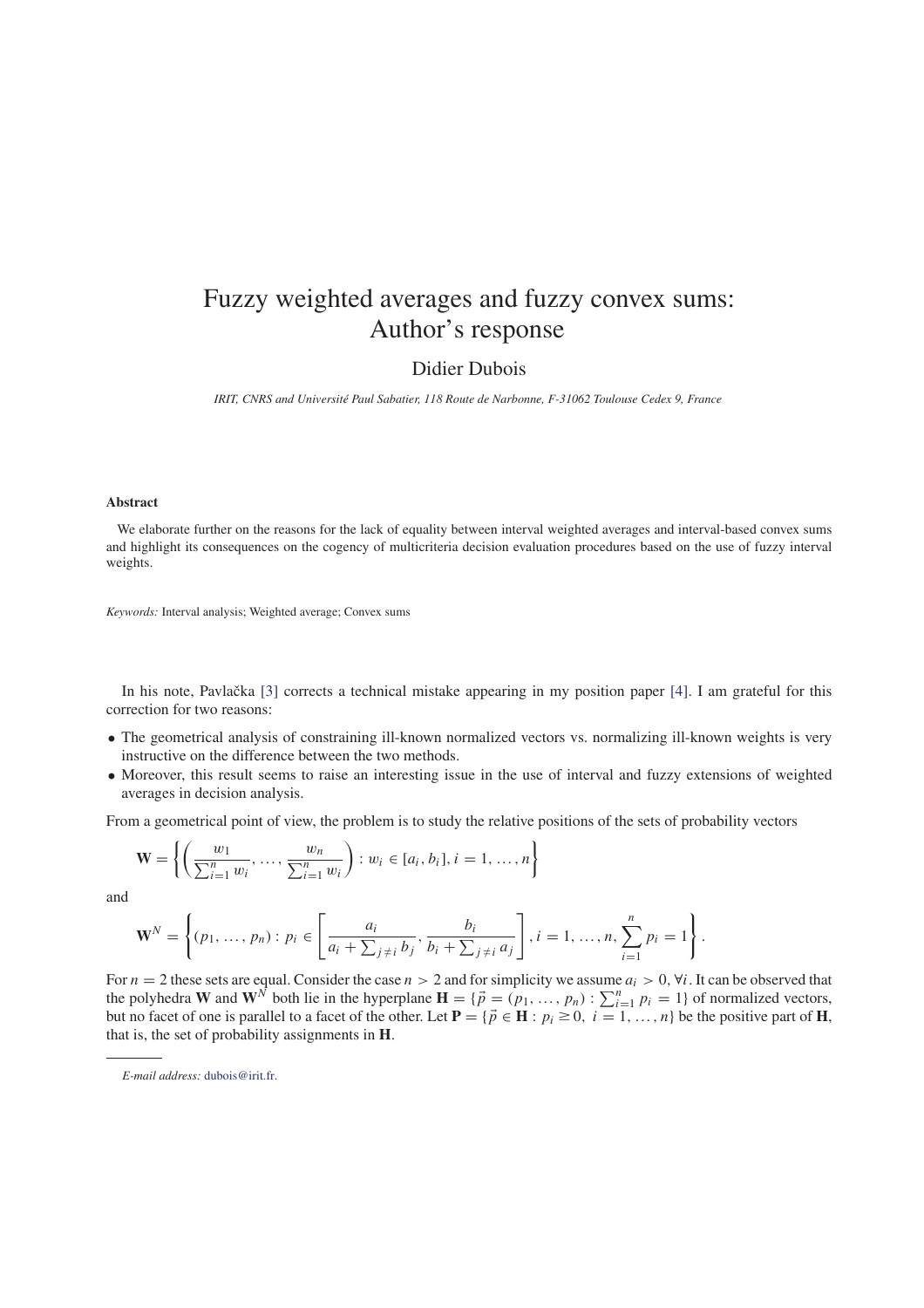It is clear that  $W^N$  is the intersection between **P** and the Cartesian product defined by  $\times_{i=1,\ldots,n} [a_i/(a_i + \sum_{j\neq i} b_j),$  $b_i/(b_i + \sum_{j \neq i} a_j)$ ]. Each pair of parallel facets of  $W^N$  of the form  $p_i = p$ , where  $p = a_i/(a_i + \sum_{j \neq i} b_j)$  and  $p = b_i/(b_i + \sum_{j \neq i} a_j)$  is also parallel to the facet of **P** such that  $p_i = 0$ , and this for  $i = 1, ..., n$ . In contrast, **W** is obtained by homothetic projection, with center equal to the origin  $(0, \ldots, 0)$ , of the Cartesian product  $\times_{i=1,\ldots,n}[a_i, b_i]$ on **P**. The vertices of this polyhedron lie inside the facets of  $W^N$  as shown in [3], so that both  $W^N$  and W have the same marginal projections of the form  $[a_i/(a_i + \sum_{j\neq i} b_j), b_i/(b_i + \sum_{j\neq i} a_j)]$ . Moreover, each edge of W is the homothetic projection of one edge of the hyper-rectangle  $\times_{i=1,\dots,n}[a_i, b_i]$  and lies in the same hyperplane as one axis of the referential, hence on a line containing the vertex of **P** on that axis. The set **W** is defined via constraints of the form  $p_i/p_j = w_i/w_j$ , while  $\mathbf{W}^N$  is generated from bounds on individual  $p_i$ . This type of representation is common in the area of imprecise probabilities [5], where credal sets of the form  $W^N$  are obtained by constraints on the probabilities of elementary events [2] while those of the form **W** are obtained by constraining conditional probabilities.

For instance consider the case where  $n = 3$  pictured by Fig. 1 in Pavlačka [3], where **P** is an equilateral triangle with vertices (1, 0, 0), (0, 1, 0), (0, 0, 1). The set **W** of renormalized weights is a hexagon whose sides are obtained by lines drawn from the vertices of the triangle (two per vertex). In contrast, **W***<sup>N</sup>* is the smallest hexagon, with opposite edges parallel to the edges of the triangle **P**, containing **W**. In the fuzzy case, we get fuzzy subsets of **P** consisting of nested hexagons.

It should be clear from [3] and the above additional comments that the vertices of **W** are generally not the same as the vertices of  $W^N$ . As a consequence, the intervals

$$
\mathbf{X} = \left\{ \frac{\sum_{i=1}^{n} x_i \cdot w_i}{\sum_{i=1}^{n} w_i} : w_i \in [a_i, b_i], i = 1, ..., n \right\}
$$

and

$$
\mathbf{X}^{N} = \left\{ \sum_{i=1}^{n} x_{i} \cdot p_{i} : p_{i} \in \left[ \frac{a_{i}}{a_{i} + \sum_{j \neq i} b_{j}}, \frac{b_{i}}{b_{i} + \sum_{j \neq i} a_{j}} \right], i = 1, ..., n, \sum_{i=1}^{n} p_{i} = 1 \right\}
$$

have little chance to be equal because their bounds are attained on vertices of  $W$  and  $W^N$  respectively. And as  $W\subset W^N$ it follows that, in general,  $X \subset X^N$ .

A consequence of this finding is that in multicriteria decision-making based on fuzzy weighted averages, constraining ill-known normalized vectors and normalizing ill-known weights will give different results. Note that in the precise case, one may indifferently compute a convex sum of ratings according to the various criteria either using normalized weight vectors or using a weighted sum with suitable non-normalized weight vectors. As the results without normalization will be proportional to the results using a normalized vector, this choice of method is immaterial for determining the ranking of available options. However in the interval-valued case (let alone in the fuzzy case) there is no guarantee that the rankings of options will be the same with the two approaches, respectively using intervals **X** and  $X^N$  for comparing the options, as they rely on imprecision polyhedra having different vertices. All we know is that **X** will be strictly included in  $X^N$ . Even worse, there is generally no way of having the polyhedron of normalized vectors induced by unnormalized interval weights equal to a polyhedron induced by suitable ranges of imprecision bearing on components of a normalized weight vector, due to the general incompatibility of their respective configurations.

This dilemma is very problematic when applying fuzzy weighted averages to multicriteria decision analysis. Namely, how to model the imprecision on the weights bearing on each criterion? Usually a weighted average is defined as a convex sum of ratings. Should we elicit imprecision on normalized weight vectors and compute a fuzzy convex sum? or elicit imprecision on unnormalized weights and compute the image of the fuzzy weights via a rational fraction as done by most authors since Baas and Kwakernaak [1] proposed it? The useful correction of Pavlačka [3] should lead to a reappraisal of the cogency of the fuzzy weighted average approach to decision analysis.

The natural way out of this dilemma may come from the following considerations.<sup>1</sup> Note that the two intervals  $\mathbf{X}_1$ and  $X_2$  (likewise  $X_1^N$  and  $X_2^N$ ) evaluating two options 1 and 2 do not constrain independent quantities: Each assignment of weights  $w_i$  in  $[a_i, b_i]$  determines single values, one in  $X_1$  and one in  $X_2$ , that are linked to each other. So the final ranking of options based on (fuzzy) interval global ratings cannot be achieved by applying any (fuzzy) interval

<sup>&</sup>lt;sup>1</sup> Based on a suggestion by Eyke Huellermeier, gratefully acknowledged.